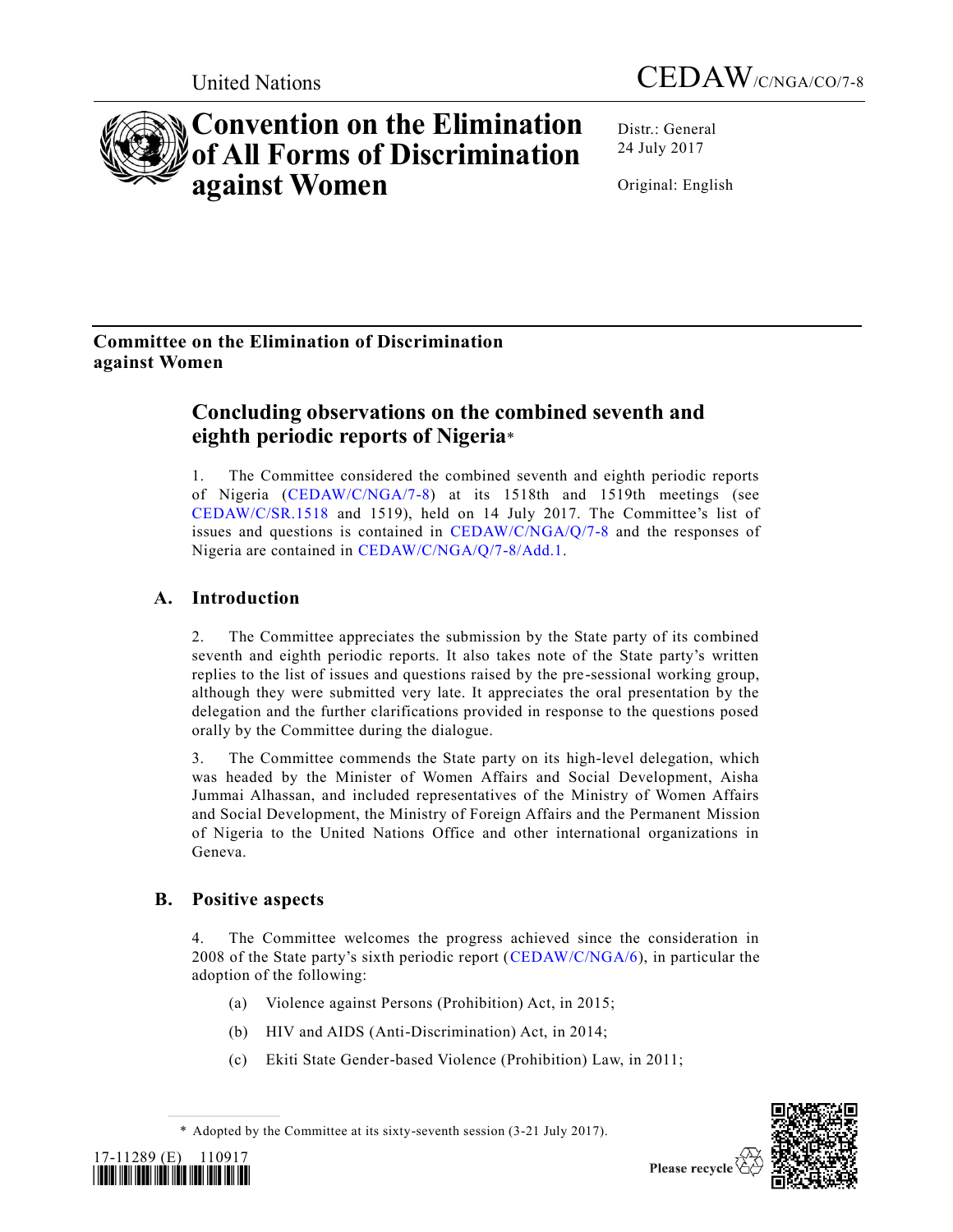(d) Cross River State Law to Prohibit Girl-Child Marriages and Female Genital Circumcision or Genital Mutilation, in 2009.

5. The Committee welcomes the State party's efforts to improve its institutional and policy framework aimed at accelerating the elimination of discrimination against women and promoting gender equality, such as the adoption or establishment of the following:

(a) Human rights desk in the military, in 2016, aimed at addressing complaints of human rights violations by the military;

- (b) Jigawa State gender policy and action plan, in 2013;
- (c) Ekiti State gender policy, in 2011;

(d) Strategic implementation framework and plan of action to operationalize the national gender policy, in 2008.

6. The Committee welcomes the fact that, in the period since the consideration of the previous report, the State party has ratified or acceded to the following international instruments:

(a) Optional Protocol to the Convention on the Rights of the Child on the involvement of children in armed conflict, in 2012;

- (b) 1961 Convention on the Reduction of Statelessness, in 2011;
- (c) 1954 Convention relating to the Status of Stateless Persons, in 2011;

(d) Optional Protocol to the Convention on the Rights of the Child on the sale of children, child prostitution and child pornography, in 2010;

(e) Optional Protocol to the Convention on the Rights of Persons with Disabilities, in 2010.

# **C. Factors and difficulties preventing the effective implementation of the Convention**

7. The Committee notes that the State party's efforts to implement its obligations under the Convention have been significantly affected by various conflicts in Nigeria, in particular the terrorist insurgency waged by Jama'atu Ahlis Sunna Lidda'Awati Wal-Jihad (Boko Haram) since 2009. The Committee notes the efforts of the State party to rescue and rehabilitate women and girls who have been abducted and subjected to sexual slavery by Boko Haram. It considers that the full implementation of the Convention, so as to ensure respect for and enjoyment of women's rights, is a prerequisite for the success of those efforts, including those aimed at securing education facilities, bringing about deradicalization and combating violent extremism. The Committee recommends, therefore, that the State party implement the recommendations contained in the present concluding observations as a matter of high priority, including by seeking international assistance and cooperation, if appropriate, for their implementation. In this regard, it also recommends that the State party adopt a national action plan on the implementation of the present recommendations, in consultation with civil society organizations and religious leaders, which should provide a road map for the enhanced implementation and monitoring of the concluding observations.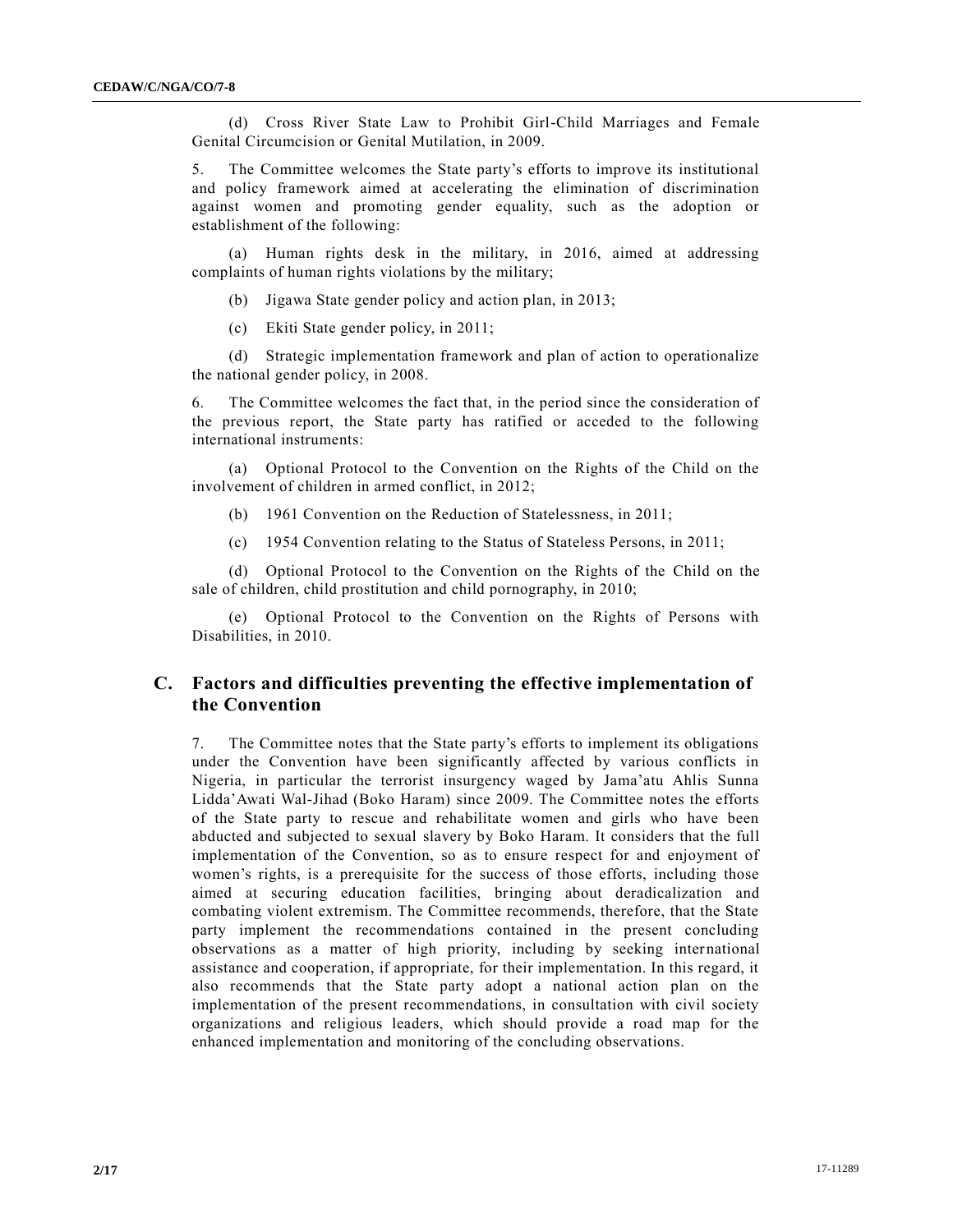# **D. Parliament**

8. **The Committee stresses the crucial role of the legislative power in ensuring the full implementation of the Convention (see the statement by the Committee on its relationship with parliamentarians, adopted at the forty-fifth session, in 2010). It invites the National Assembly, in line with its mandate, to take the necessary steps regarding the implementation of the present concluding observations between now and the next reporting period under the Convention. In view of the complex federal system of the State party, the Committee also invites the legislatures of the 36 states to act accordingly within their spheres of competence.**

# **E. Principal areas of concern and recommendations**

### **Definition of discrimination and legislative framework**

9. The Committee recalls its previous concluding observations [\(CEDAW/C/NGA/](https://undocs.org/CEDAW/C/NGA/CO/6) [CO/6,](https://undocs.org/CEDAW/C/NGA/CO/6) paras. 9 and 10) and notes that the State party's federal structure, which establishes a three-tiered system of governance at the national, state and local levels, continues to present challenges for the incorporation of the provisions of the Convention into the national legal order. Laws that affect women's rights, such as the Violence against Persons (Prohibition) Act of 2015, are therefore applicable only in the Federal Capital Territory. The Committee is particularly concerned that:

(a) Owing to the governance arrangements of the State party, women and girls are subject to different laws and policies that afford varying levels of protection;

(b) The prohibition of discrimination in section 42 of the Constitution does not comprise a comprehensive definition of discrimination in line with article 1 of the Convention;

(c) The gender and equal opportunities bill, which is intended to incorporate the Convention into the national legal order, has stalled and that there is no timeline for the adoption of pending bills such as the disability rights bill.

10. **The Committee recalls its previous recommendations [\(CEDAW/C/NGA/](https://undocs.org/CEDAW/C/NGA/CO/6) [CO/6,](https://undocs.org/CEDAW/C/NGA/CO/6) paras. 10 and 12) and its general recommendation No. 28 (2010) on the core obligations of States parties under article 2 of the Convention and reiterates that the internal governance arrangements in a State party that entail the delegation of powers do not absolve the State party of its obligations under the Convention. It therefore calls upon the State party:**

(a) **To ensure that its internal governance arrangements do not impede the implementation of the provisions of the Convention throughout its territory. In this regard, the State party should urgently incorporate the provisions of the Convention into national legislation and strengthen its national coordination mechanisms to ensure coherent and consistent implementation throughout the State party;**

(b) **To adopt a comprehensive definition of discrimination against women, in line with article 1 of the Convention and Sustainable Development Goal 5.1, to end all forms of discrimination against all women and girls, covering all prohibited grounds of discrimination, including direct and indirect discrimination in the public and private spheres, and intersecting forms of discrimination;**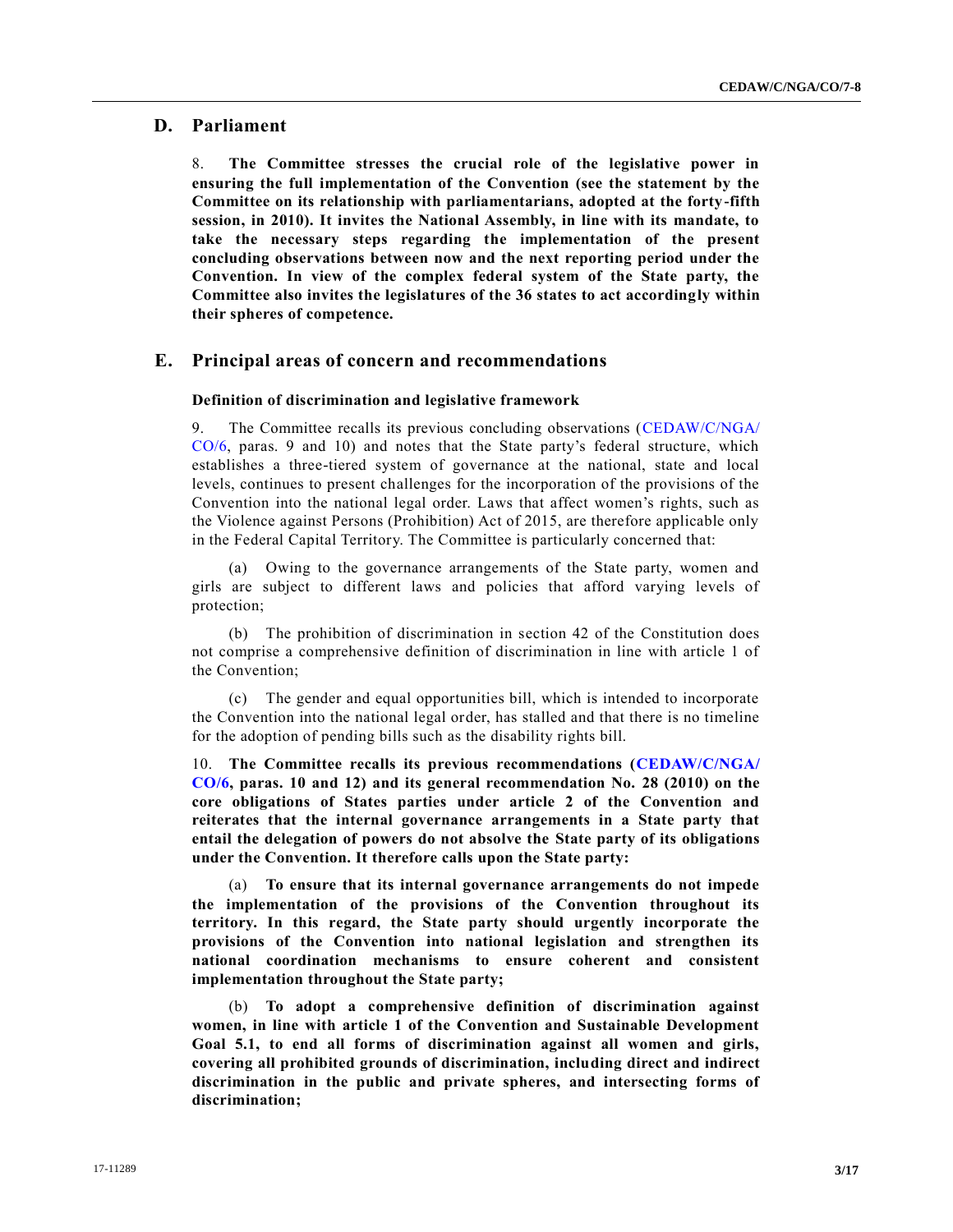(c) **To expedite the adoption of pending laws, such as the gender and equal opportunities bill and the disability rights bill, and ensure that they fully comply with the Convention.**

#### **Discriminatory laws and harmonization**

11. The Committee notes the efforts to review discriminatory laws by the Nigerian Law Reform Commission and through the ongoing constitutional review process. It also notes the pluralistic legal system in the State party, whereby statutory, customary and Islamic personal laws are applicable side by side. It is concerned that certain aspects of those laws are incompatible with one another and with the Convention. The Committee is particularly concerned that, notwithstanding the comprehensive audit of discriminatory laws conducted by the Commission and the fact that the State party ratified the Convention in 1985, various discriminatory provisions remain in effect, including:

(a) Section 42 (3) of the Constitution, which validates any law that may impose discriminatory restrictions with respect to appointment to the police force;

(b) Section 118 (g) of the Police Act, which prohibits the recruitment of a married woman into the police force;

(c) Section 55 of the Criminal Code, which permits wife battery as chastisement as long as no grievous bodily harm is inflicted.

### 12. **The Committee recommends that the State party:**

(a) **Undertake comprehensive law reform, in the context of the ongoing constitutional review process, in order to harmonize conflicting provisions under statutory, customary and Islamic personal laws and ensure that they fully comply with the Convention;**

(b) **Ensure that the ongoing constitutional review process addresses the applicability of statutory, customary and Islamic personal laws, which afford varying degrees of protection for women and girls, in order to guarantee all women the same rights and protection against discrimination;**

(c) **Expedite the repeal or amendment of all discriminatory laws identified by the Nigerian Law Reform Commission following its comprehensive audit of discriminatory laws in the State party and include religious leaders in the process of addressing issues of faith and human rights, so as to build on several "faith for rights" initiatives and identify common ground among all religions in the State party, as acknowledged by the delegation.** 

# **Access to justice**

13. The Committee notes the State party's efforts to provide legal aid services to women and girls, but is concerned at reports that women's access to justice is often impeded by insufficient budget allocations for legal aid, alleged corruption and stereotyping within the judiciary.

14. **Recalling its general recommendation No. 33 (2015) on women's access to justice, the Committee urges the State party to increase the budget for legal aid and to investigate allegations of corruption within the judiciary and prosecute and punish corrupt judicial officials who obstruct justice, in order to restore women's effective access to and trust in the judicial system. It also recommends that the State party intensify efforts to encourage and enable women to gain access to justice by increasing gender awareness among judges and other court personnel.**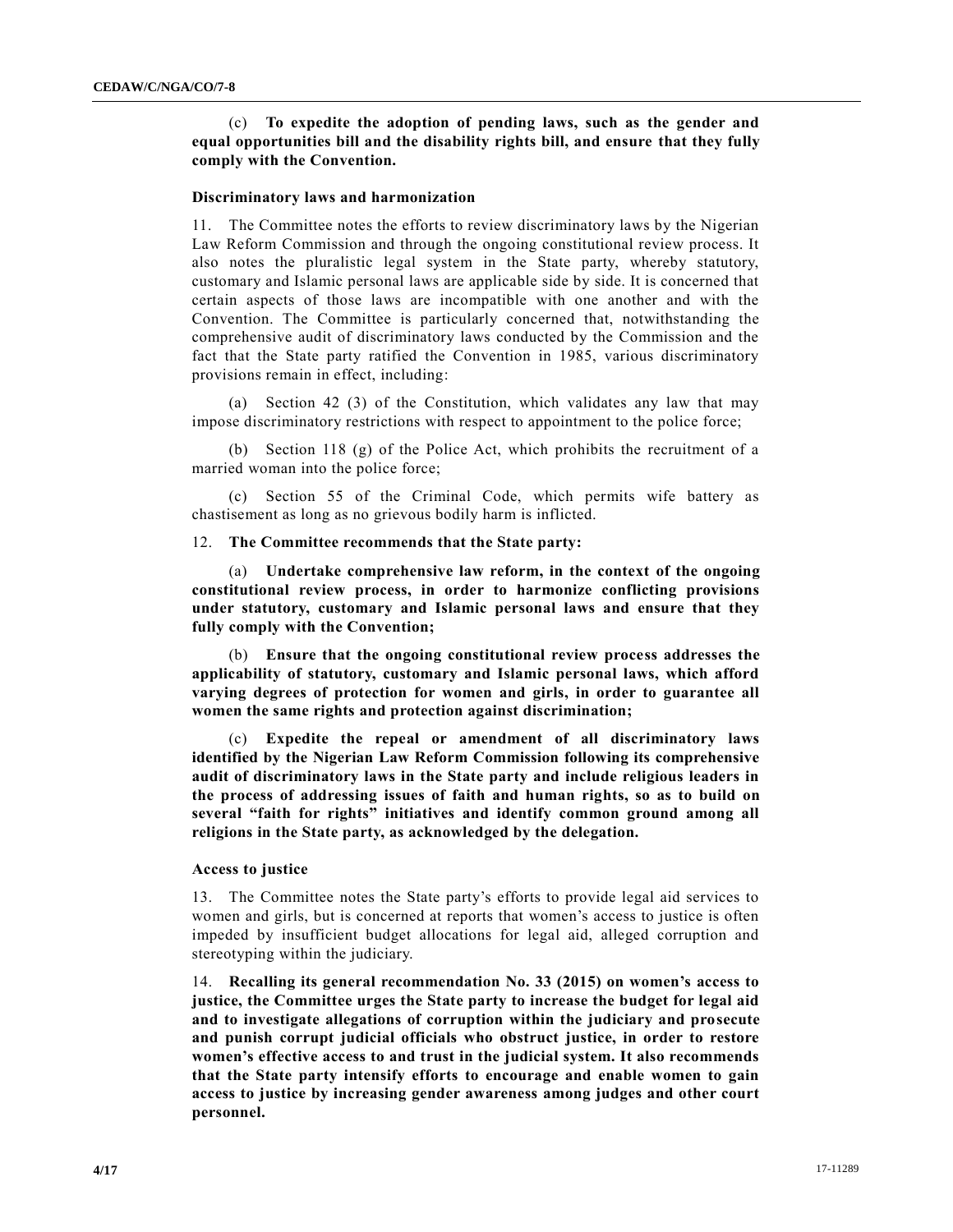### **Women and peace and security**

15. The Committee welcomes the State party's launch on 9 May 2017 of its second national action plan for the implementation of Security Council resolution [1325 \(2000\)](https://undocs.org/S/RES/1325(2000)) and related resolutions, which covers the period 2017-2020. While commending the State party for its efforts to combat violent extremism and the terrorist insurgency by Boko Haram and in rescuing more than 100 abducted girls, the Committee remains concerned that:

(a) A significant number of girls who were abducted by Boko Haram from Chibok and Damasak in Borno State in April and November 2014, respectively, have not been rescued and continue to be subjected to rape, sexual slavery, forced marriage and impregnation by insurgents;

(b) The military and law enforcement authorities have resorted to the blanket arrest and detention of women and girls suspected to have been radicalized or associated with Boko Haram insurgents;

(c) Sexual exploitation, including so-called "transactional sex", is reportedly taking place in camps for internally displaced persons, especially in Maiduguri, and girls and children born as a result of rape and sexual slavery committed by Boko Haram insurgents are subject to stigma and social isolation;

(d) Notwithstanding the ratification of the Arms Trade Treaty in August 2013, women in the State party are affected by the proliferation of small arms and light weapons;

(e) Fulani herders in search of grazing land continue to perpetrate violence, which disproportionately affects women and girls;

Women continue to be excluded from peace negotiations, conflict prevention, peacebuilding and post-conflict reconstruction efforts in the State party.

16. **The Committee recommends that the State party give due consideration to the Committee's general recommendation No. 30 (2013) on women in conflict prevention, conflict and post-conflict situations by ensuring that the second national action plan for the implementation of Security Council resolution [1325](https://undocs.org/S/RES/1325(2000))  [\(2000\)](https://undocs.org/S/RES/1325(2000)) and related resolutions is fully implemented, including through the allocation of adequate budgetary resources and enhanced coordination. The Committee also recommends that the State party:**

(a) **Intensify its efforts to rescue all women and girls abducted by Boko Haram insurgents, ensure their rehabilitation and integration into society and provide them and their families with access to psychosocial and other rehabilitative services;**

(b) **Ensure that counter-terrorism measures employed by the military and law enforcement authorities, including deradicalization programmes, respect women's rights to dignity and comply with the provisions of the Convention;**

(c) **Continue to investigate, prosecute and punish perpetrators of alleged sexual exploitation, including so-called "transactional sex", in camps for internally displaced persons, especially in Maiduguri, and combat the stigma and social isolation faced by rescued girls through public awareness-raising and education campaigns;**

(d) **Ensure the effective regulation of conventional and illicit arms, including small arms and light weapons, in the State party;**

(e) **Protect women and girls who are disproportionately affected by conflicts and attacks by Fulani herders and ensure that perpetrators of such**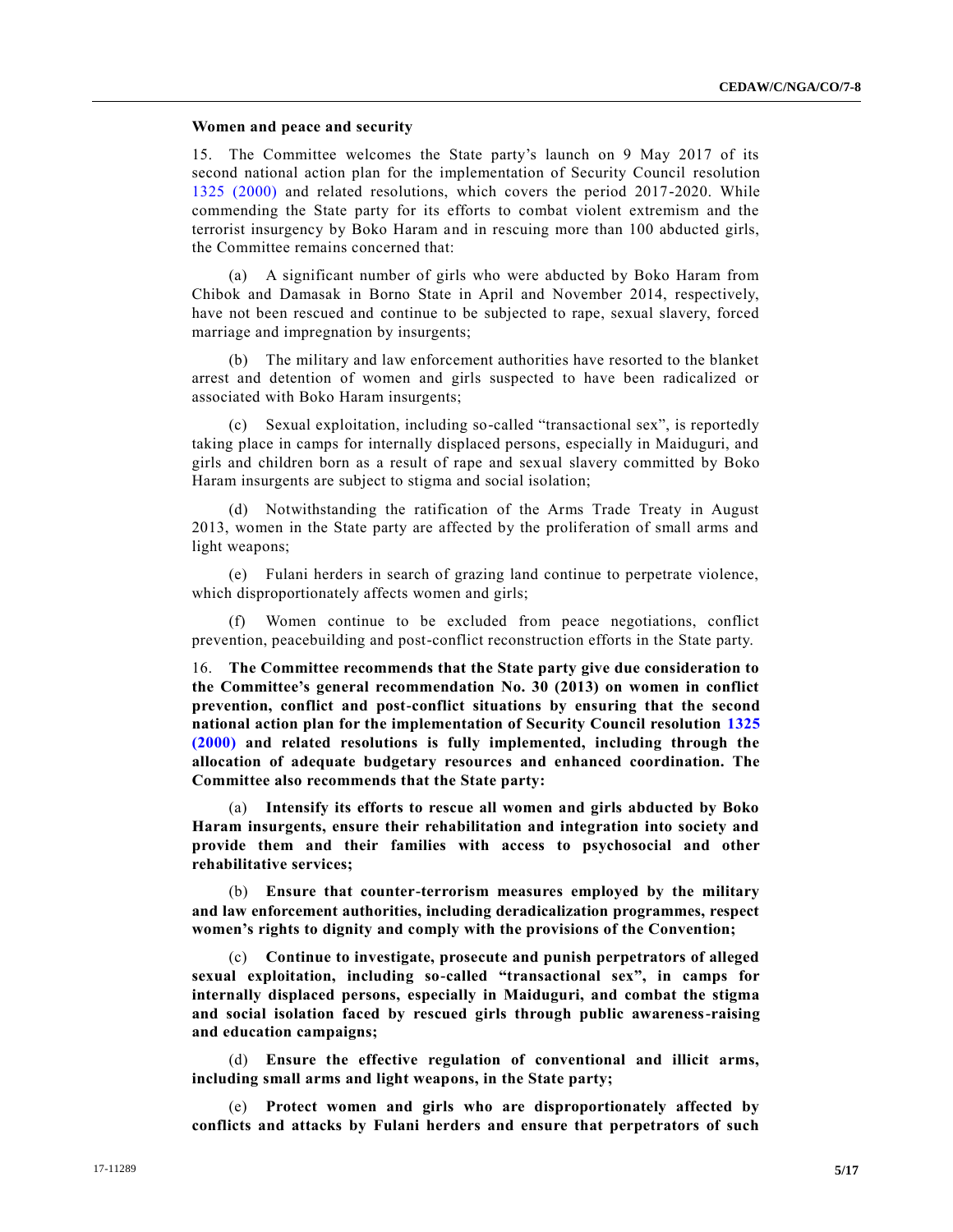**attacks, including gender-based violence, are arrested, prosecuted and punished with appropriate sanctions;**

(f) **Involve women in the development of strategies to counter the violent extremist narrative of Boko Haram and in addressing the conditions conducive to the spread of violent extremism, especially in the north-east of the State party;**

(g) **Ensure the participation of women in conflict prevention, peacebuilding and post-conflict reconstruction, including in decision-making, in line with Security Council resolution [1325 \(2000\),](https://undocs.org/S/RES/1325(2000)) and take into consideration the full spectrum of the women and peace and security agenda of the Security Council, as reflected in its resolutions [1820 \(2008\),](https://undocs.org/S/RES/1820(2008)) [1888 \(2009\),](https://undocs.org/S/RES/1888(2009)) [1889 \(2009\),](https://undocs.org/S/RES/1889(2009)) [1960 \(2010\),](https://undocs.org/S/RES/1960(2010)) [2106 \(2013\)](https://undocs.org/S/RES/2106(2013)) and [2122 \(2013\).](https://undocs.org/S/RES/2122(2013))**

# **National machinery for the advancement of women**

17. The Committee notes the efforts by the Ministry of Women Affairs and Social Development to improve women's rights, including the establishment of gender focal points in line ministries and government departments and agencies and its work to ensure systematic gender mainstreaming and gender budgeting. The Committee is concerned, however, at the lack of adequate human, technical and financial resources for the Ministry — as the national machinery for the advancement of women — to effectively carry out its work on the promotion and protection of women's rights.

### 18. **The Committee recommends that the State party:**

(a) **Provide adequate human, technical and financial resources to the Ministry of Women Affairs and Social Development to enable it to effectively undertake its activities as the national machinery for the advancement of women;**

(b) **Continue to provide support to the gender focal points in line ministries, government departments and agencies to ensure effective gender mainstreaming and gender budgeting, as well as accelerate the decentralization of gender focal points.**

### **Temporary special measures**

19. The Committee notes the State party's efforts to ensure substantive equality of women and men by, among other things, seeking to implement the national gender policy through its strategic implementation framework and plan, which set the objective of having a 35 per cent quota for women occupying appointed and elected positions. Nevertheless, the Committee is concerned:

(a) That the 35 per cent quota and other measures, including the "Community Services, Women and Youth Employment" and "Growing Girls and Women in Nigeria" projects, lack a legislative basis that would ensure their enforcement;

(b) That there are no mechanisms in place to track the progress of the "Community Services, Women and Youth Employment" project, among others, and that there is no information on plans to expand that project to rural areas, where the majority of women live;

(c) At the lack of information on the use of temporary special measures in other areas covered by the Convention where women are underrepresented or disadvantaged, such as employment.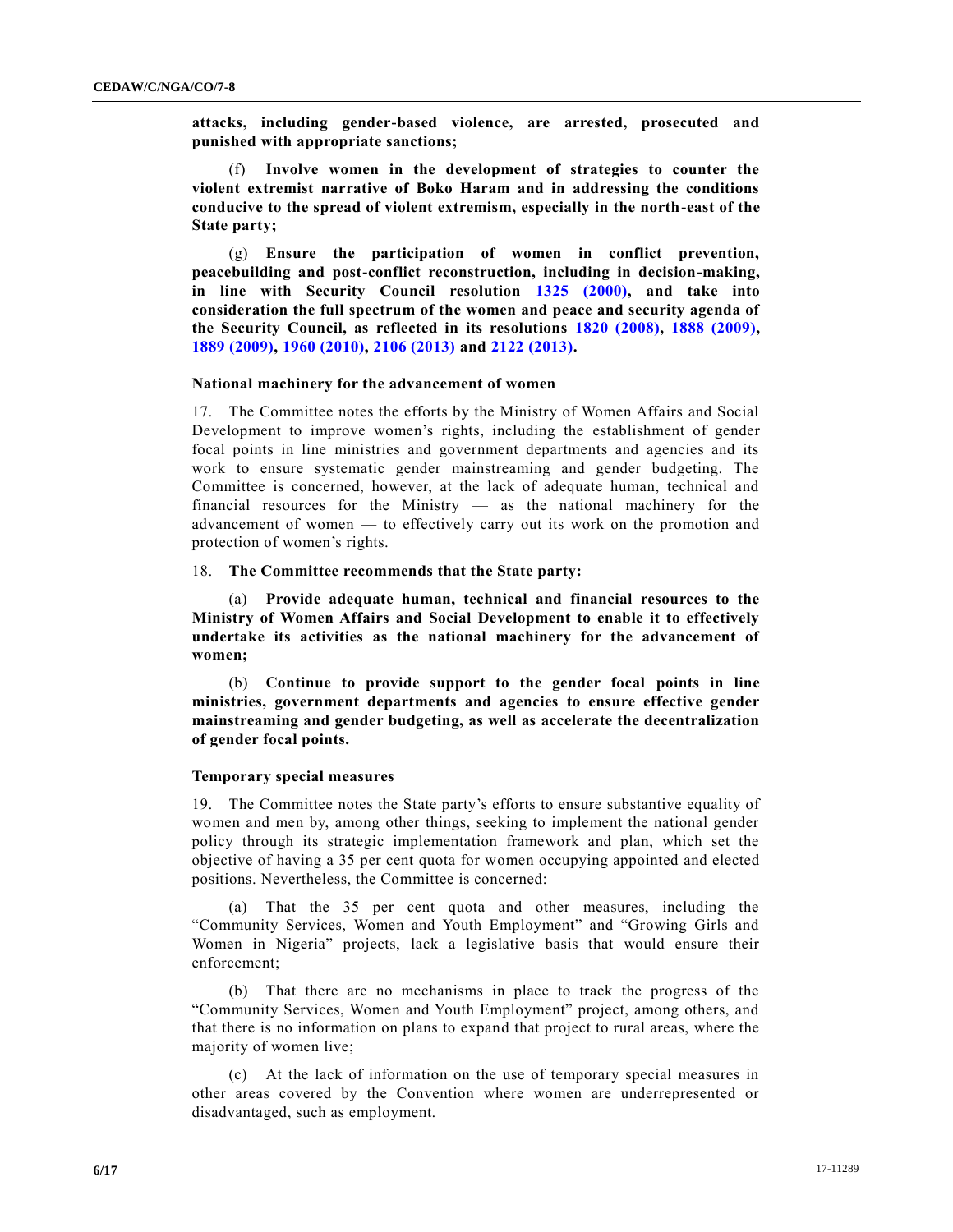20. **The Committee calls upon the State party to use the ongoing constitutional review process to adopt legislation on temporary special measures in order to increase the participation of women in political and public life, education and employment, in line with article 4 (1) of the Convention and the Committee's general recommendation No. 25 (2004) on temporary special measures, as a necessary strategy to accelerate the achievement of substantive equality between women and men in all areas covered by the Convention where women are underrepresented or disadvantaged, including employment. The State party should establish mechanisms aimed at tracking progress achieved in the implementation of temporary special measures, such as the "Community Services, Women and Youth Employment" and "Growing Girls and Women in Nigeria" projects, and expand them to rural areas, where the majority of women live.**

### **Stereotypes and harmful practices**

21. The Committee notes the State party's efforts to address stereotypes and harmful practices by, among other things, revising the national broadcasting code in 2010 to provide for minimum standards within the media and film industries in relation to combating stereotypes. The Committee remains concerned, however, at the persistence of harmful practices and discriminatory stereotypes regarding the roles and responsibilities of women and men in the family and in society, which perpetuate women's subordination in the private and public spheres. It notes that such stereotypes also contribute to the increase in child marriage, polygamy and wife inheritance and, hence, to the disadvantaged and unequal status of women in society. The Committee is further concerned that the State party has not conducted an impact assessment of its nationwide awareness campaign on eliminating stereotypes.

22. **Recalling joint general recommendation No. 31 of the Committee on the Elimination of Discrimination against Women/general comment No. 18 of the Committee on the Rights of the Child (2014) on harmful practices, the Committee recommends that the State party:** 

(a) **Intensify awareness-raising among, targeting of and partnering with the media and the film industry (Nollywood) in order to raise public awareness about discriminatory gender stereotypes regarding the roles and responsibilities of women and men in the family and at all levels of society, with a view to eliminating them;**

(b) **Expand public education programmes on the negative effect of such stereotypes on women's enjoyment of their rights, in particular in rural areas, targeting men and boys, as well as the traditional and religious leaders who are the custodians of customary and religious values in the State party;**

(c) **Take effective measures to prohibit and eliminate child marriage, wife inheritance and polygamy;**

(d) **Conduct an impact assessment of the nationwide awareness campaign on the elimination of discriminatory stereotypes and harmful practices and regularly monitor and review the measures adopted to eliminate them.**

#### **Female genital mutilation**

23. The Committee recalls its previous concluding observations [\(CEDAW/C/NGA/](https://undocs.org/CEDAW/C/NGA/CO/6) [CO/6,](https://undocs.org/CEDAW/C/NGA/CO/6) para. 21) and reiterates its concern that, notwithstanding the measures taken by the State party to combat female genital mutilation, including the adoption of the Violence against Persons (Prohibition) Act in 2015, this harmful practice continues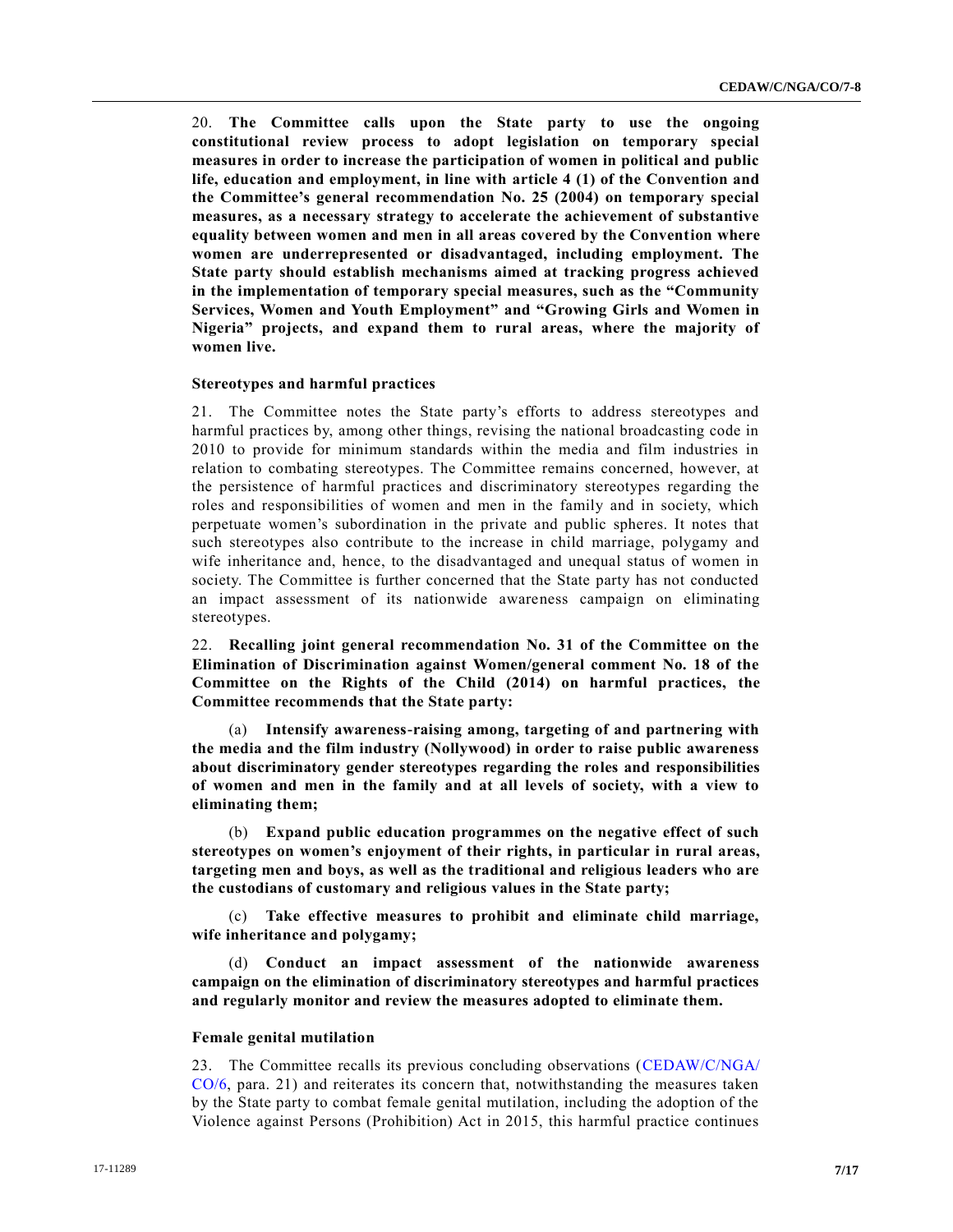to be prevalent. The Committee is particularly concerned that the Act, which proscribes female genital mutilation, applies only in the Federal Capital Territory and not in those federal states in which female genital mutilation is prevalent.

24. **Recalling its previous recommendation [\(CEDAW/C/NGA/CO/6,](https://undocs.org/CEDAW/C/NGA/CO/6) para. 22), and in line with Sustainable Development Goal 5.3, to eliminate all harmful practices, such as child, early and forced marriage and female genital mutilation, the Committee recommends that the State party:**

(a) **Ensure that the Violence against Persons (Prohibition) Act of 2015 applies in all federal states, including those in which female genital mutilation is prevalent;** 

(b) **Raise awareness among religious and traditional leaders and the general public about the criminal nature of female genital mutilation, including so-called "female circumcision", and its adverse effect on the human rights of women.**

#### **Gender-based violence against women**

25. The Committee notes the State party's efforts to eliminate gender-based violence against women, including through the adoption of the Violence against Persons (Prohibition) Act in 2015; the Act is, however, applicable only in the Federal Capital Territory. The Committee notes with concern that:

(a) Gender-based violence against women and girls, including domestic violence, remains prevalent;

(b) To date, the "enforcement procedure" framework for the implementation of the Violence against Persons (Prohibition) Act has not been prepared;

(c) Shelters are inadequate and there is no information on their accessibility for women and girls, especially in remote areas.

26. **Recalling its general recommendation No. 35 (2017) on gender-based violence against women, updating general recommendation No. 19, and in line with Sustainable Development Goal 5.2, to eliminate all forms of violence against all women and girls in the public and private spheres, the Committee recommends that the State party:**

(a) **Ensure that the Violence against Persons (Prohibition) Act of 2015 is applicable in all federal states and expedite the drafting and adoption of its "enforcement procedure" framework, which should be focused on developing a comprehensive prevention strategy for gender-based violence against women;**

(b) **Establish additional shelters, strengthen existing shelters run by nongovernmental organizations and ensure their accessibility for women and girls who are victims of gender-based violence, especially in remote areas;**

(c) **Strengthen the collection of statistical data on all forms of violence against women, including domestic violence, disaggregated by age, type of offence and relationship between the victim and the perpetrator;** 

(d) **Continue to allocate sufficient resources to integrate sexual and gender-based violence into health sector strategic plans and train health-care providers in the provision of comprehensive clinical care for victims of genderbased violence.**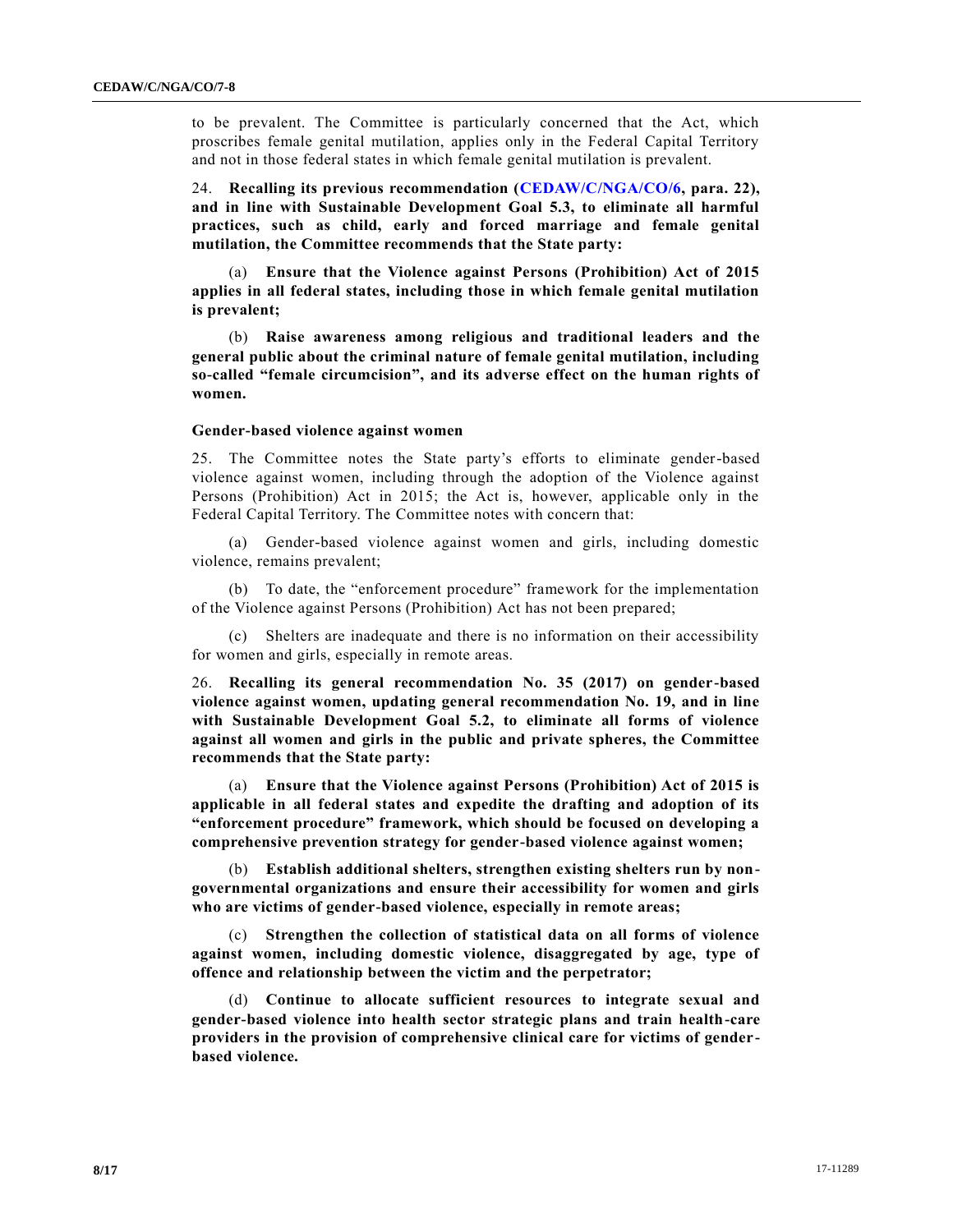### **Trafficking and exploitation of prostitution**

27. The Committee welcomes the revised Trafficking in Persons (Prohibition) Law Enforcement and Administration Act, which entered into force in 2015, and the establishment of a trust fund for victims of trafficking in 2008. The Committee is nonetheless concerned that:

(a) The State party remains a source, transit and destination country for trafficking in persons, in particular women and girls, for purposes of sexual and labour exploitation;

(b) Owing to migration flows in the subregion, internally displaced women and girls and women living in poverty are vulnerable to trafficking;

(c) The budgetary allocation for the National Agency for the Prohibition of Trafficking in Persons has been reduced owing to the economic recession in the State party;

(d) There are only eight shelters for victims of trafficking in the entire State party;

(e) Women in prostitution are allegedly subjected to harassment and abuse, notably by the police and other law enforcement personnel.

# 28. **The Committee recommends that the State party:**

(a) **Address the root causes of trafficking in women and girls and ensure the rehabilitation and social integration of victims, including by providing them with access to shelters, legal, medical and psychosocial assistance and adequate income-generating opportunities;**

(b) **Intensify awareness-raising efforts aimed at promoting the reporting of trafficking and related crimes and the early detection of women and girls who are victims of trafficking and their referral to appropriate social services;**

(c) **Step up efforts aimed at bilateral, regional and international cooperation to prevent trafficking, including by exchanging information and harmonizing legal procedures to prosecute traffickers, in particular with countries in the Economic Community of West African States and the European Union;**

(d) **Allocate adequate human, technical and financial resources to the National Agency for the Prohibition of Trafficking in Persons to enable it to effectively undertake its activities;**

(e) **Conduct an assessment of the adequacy of shelters and the services that they provide, including legal, medical and psychosocial assistance;**

(f) **Protect women in prostitution against gender-based violence, abuse and harassment, notably by law enforcement personnel and in particular the police, by investigating, prosecuting and punishing the perpetrators;**

(g) **Allocate sufficient resources for exit programmes for women wishing to leave prostitution, including by providing alternative income-generating opportunities.**

#### **Participation in political and public life**

29. The Committee notes the State party's efforts to improve women's participation in political life, including through the trust fund established in 2010 to support aspiring women politicians in the elections in 2011. The Committee also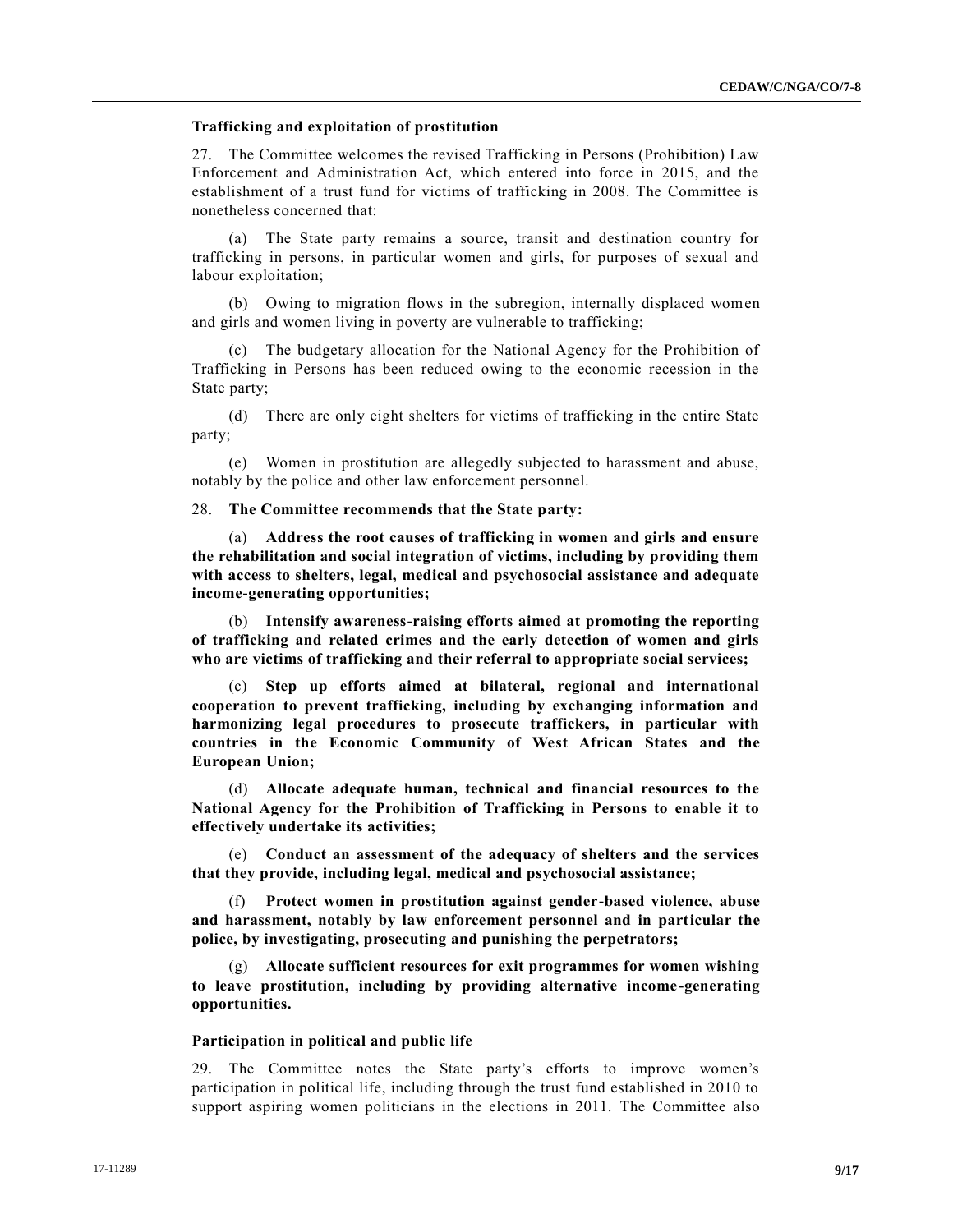notes the progress made in improving the representation of women in decisionmaking positions, especially within the judiciary. Nevertheless, it remains concerned:

(a) That women are still underrepresented in the National Assembly, in senior leadership positions in the diplomatic service and at the ministerial level;

(b) At the lack of information on the existence of strategies for local council Chairs and councillors and in the private sector to mainstream gender and increase women's participation, including measures to sustain such strategies and mechanisms to monitor and assess their implementation;

(c) Women with disabilities have not benefited from any temporary special measures aimed at increasing their representation in political and public life.

30. **The Committee recommends that the State party, in line with article 4 (1) of the Convention and the Committee's general recommendations No. 25 and No. 23 (1997) on women in political and public life:**

(a) **Introduce temporary measures, such as quotas for political appointments and the accelerated recruitment of women to decision-making positions, in order to accelerate their full and equal participation in elected and appointed bodies, including in the National Assembly, in senior leadership positions in the diplomatic service and at the ministerial level;**

(b) **Provide information on gender mainstreaming strategies for local council Chairs and councillors and the private sector in order to increase women's participation, including measures to sustain those strategies and mechanisms to monitor and assess their implementation;**

(c) **Introduce temporary special measures to increase the representation of women with disabilities in political and public life and expedite the adoption of the disability rights bill.**

# **Nationality**

31. The Committee is concerned that, under section 26 (2) (a) of the Constitution, Nigerian women married to foreign men cannot transmit their nationality to their husbands, unlike Nigerian men married to foreign women. It is also concerned that section 29 (4) (b) on citizenship renunciation legitimizes child marriage, as it recognizes any woman who is married to be of full age for the purposes of renunciation of citizenship.

32. **In line with its general recommendation No. 32 (2014) on the genderrelated dimensions of refugee status, asylum, nationality and statelessness of women, the Committee recommends that the State party:**

(a) **Repeal section 26 (2) (a) of the Constitution in order to bring it into line with the Convention and ensure that, in accordance with article 9 of the Convention, Nigerian women who are married to foreign men can transmit their nationality to their husbands on an equal basis with Nigerian men who are married to foreign women;**

(b) **Amend Section 29 (4) (b) of the Constitution, which implicitly recognizes and legitimizes child marriage.**

#### **Education**

33. The Committee notes the efforts by the State party to address the effect of the Boko Haram insurgency on access to education by women and girls. It notes with concern: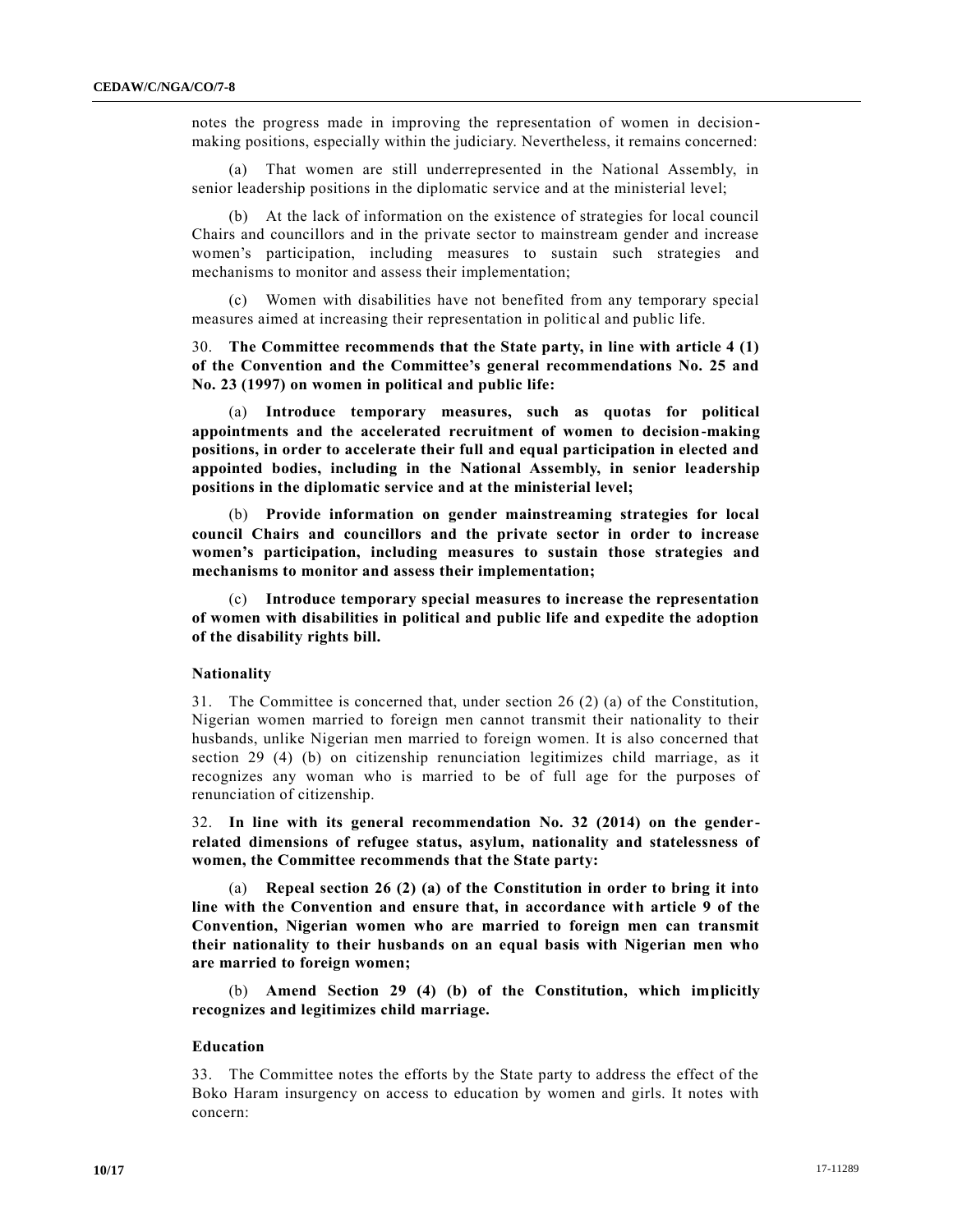(a) That many women and girls in the north-east of the State party have dropped out of school owing to the Boko Haram insurgency;

(b) The lack of information on the progress made in securing schools to ensure that girls and teachers are protected from Boko Haram insurgents;

(c) That the budget allocation for the education sector remains below the recommended United Nations Educational, Scientific and Cultural Organization (UNESCO) threshold of 26 per cent of gross domestic product;

(d) The lack of data on the effect of the privatization of schools on access to education by women and girls;

(e) The lack of data on the provision of special needs education for women and girls with disabilities;

(f) The resistance in some federal states to the provision of sexual and reproductive health and rights education;

That the implementation of the school feeding programme has been heavily affected by a reduction in funding and a lack of logistics and provision of food.

34. **The Committee recommends that the State party:**

(a) **Take specific measures, including by seeking international assistance, if appropriate, to rebuild and secure all schools affected by the Boko Haram insurgency and encourage girls and teachers, including women, to return to those schools;**

(b) **Provide psychosocial and medical support to girls and their families, as well as teachers, encourage girls to continue with their studies and, to that end, explore the use of modern technology in the delivery of subjects and courses;**

(c) **Increase the budget allocation for the education sector with a view to attaining the recommended UNESCO threshold of 26 per cent of gross domestic product;**

(d) **Provide data in the next periodic report on the effect of the privatization of schools on the right of women and girls to pursue their education and on the provision of special needs education for women and girls;**

(e) **Address the resistance to the provision of age-appropriate education on sexual and reproductive health and rights through awareness-raising campaigns on the significance of such education for combating early pregnancy and sexually transmitted infections among adolescents;**

(f) **Ensure adequate funding, logistics and provision of food to schools under the school feeding programme and ensure the sustainability of the programme.**

# **Employment**

35. The Committee welcomes the adoption of the National Minimum Wage (Amendment) Act of 2011 and other efforts to improve the participation of women in the labour market through the implementation of such initiatives as the "Community Services, Women and Youth Employment" and "Growing Girls and Women in Nigeria" projects. Recalling its previous concluding observations [\(CEDAW/C/NGA/CO/6,](https://undocs.org/CEDAW/C/NGA/CO/6) paras. 13 and 29), the Committee remains concerned about: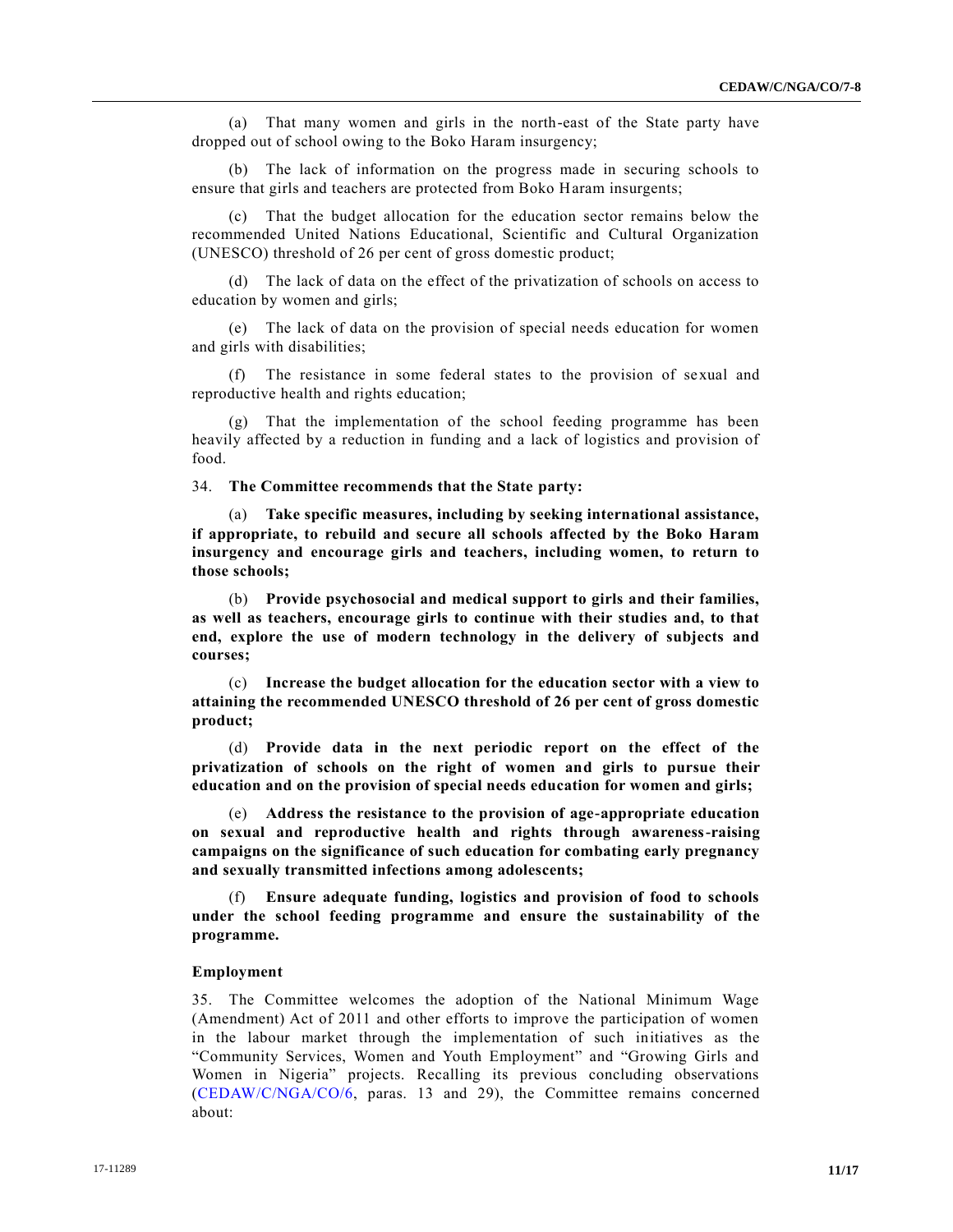(a) Discriminatory provisions in the Labour Act of 1990, the Factories Act of 1987 and the Police Regulations of 1968, which, among other things, prohibit the employment of women in night work and the recruitment of ma rried women to the police and require women police officers to make a written request for permission to marry;

The delay in adopting the labour standards bill, which is intended to prohibit sexual harassment, and the national policy on employment;

(c) The lack of information on plans to replicate the "Community Services, Women and Youth Employment" project, which provided temporary employment opportunities to unemployed women, young people and persons with disabilities, in other areas, such as re-establishing women development centres;

(d) The lack of information on discriminatory practices based on maternity and marital status in the workplace and on the activities of labour inspectors in the Federal Ministry of Labour and Employment to address such complaints and to investigate the alleged gender wage gap, especially in the private sector;

(e) The limited efforts of the State party to bridge the information and communications technology divide and to implement specific programmes aimed at building women's capacity with regard to technology, innovation and entrepreneurship.

36. **The Committee reiterates its previous recommendations [\(CEDAW/C/NGA/](https://undocs.org/CEDAW/C/NGA/CO/6) [CO/6,](https://undocs.org/CEDAW/C/NGA/CO/6) paras. 14 and 30) and recommends that the State party:**

(a) **Repeal all discriminatory provisions in labour laws that restrict the participation of women in the labour market, including in the Labour Act of 1990, the Factories Act of 1987 and the Police Regulations of 1968;**

(b) **Consider replicating the "Community Services, Women and Youth Employment" project, which provided temporary employment opportunities to unemployed women, young people and persons with disabilities, in other areas and re-establishing the women development centres;**

(c) **Provide information in the next periodic report on the persistence of discriminatory practices based on maternity and marital status in the workplace and on how labour inspectors have addressed complaints, including investigating the alleged gender wage gap in the private sector;**

(d) **Intensify efforts aimed at bridging the information and communications technology divide and implement specific programmes to build women's capacity with regard to technology, innovation and entrepreneurship.**

# **Health**

37. The Committee notes the State party's efforts to improve the health status of women and girls through the adoption of such policies as the national health policy of 2016. Nevertheless, it notes with concern:

(a) The high rate of maternal mortality, which is partly attributable to the lack of access to skilled midwives and the high number of unsafe abortions;

(b) The high incidence of unsafe abortion owing to the State party's restrictive laws, which permit abortions only in order to save a pregnant woman's life;

(c) The limited use of modern forms of contraception by women and girls, the fact that the State party has one of the highest HIV rates in the world,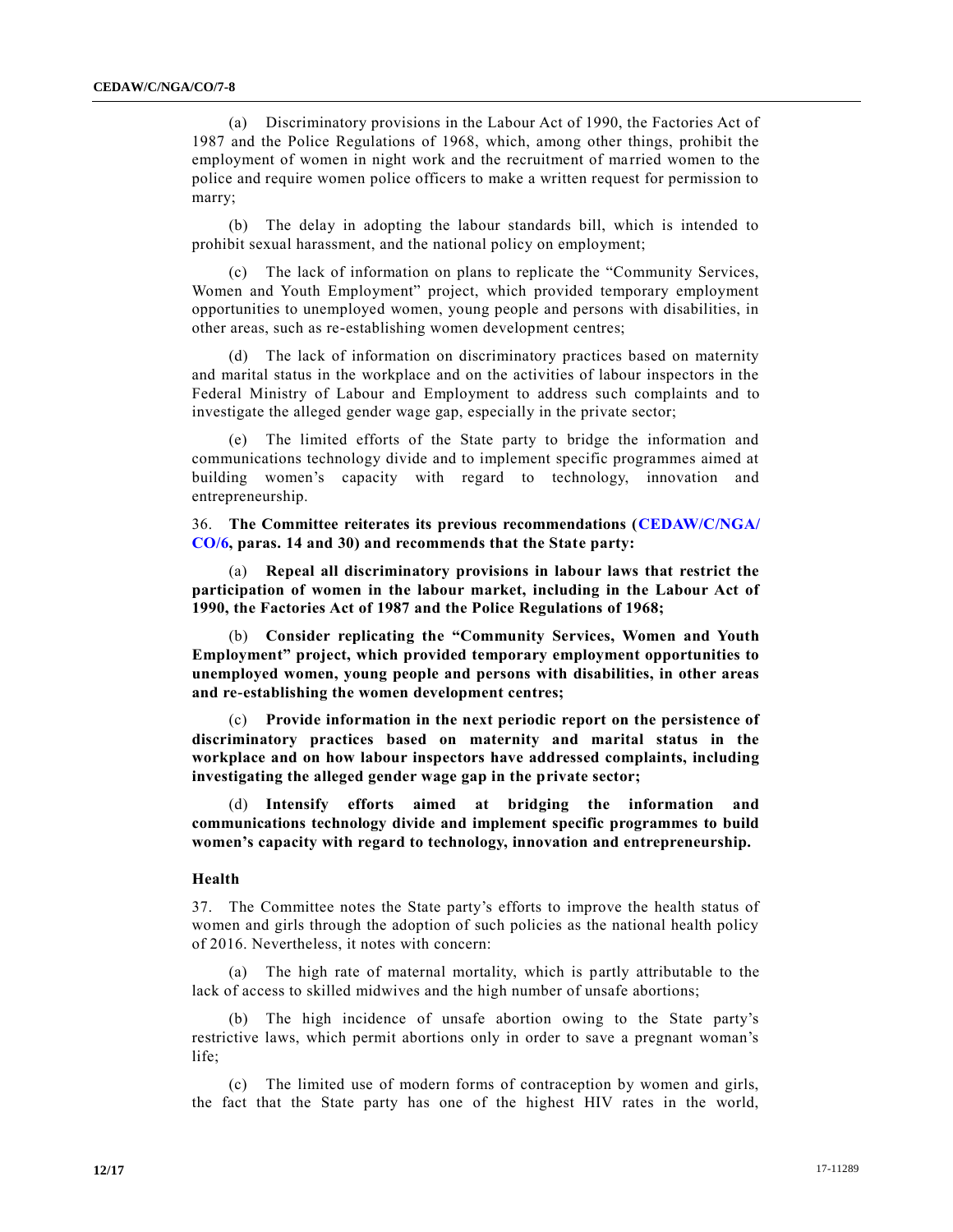disproportionately affecting women and girls, especially women in prostitution, and the prevalence of malaria;

(d) The high incidence of obstetric fistula and the limited access to antenatal, delivery and postnatal care owing to physical and economic barriers;

(e) Reports of high rates of infertility and miscarriage in Zamfara State owing to lead contamination.

38. **Recalling its previous recommendation [\(CEDAW/C/NGA/CO/6,](https://undocs.org/CEDAW/C/NGA/CO/6) para. 32) and its general recommendation No. 24 (1999) on women and health, the Committee recommends that the State party:**

(a) **Intensify efforts to reduce the incidence of maternal mortality, including through the training of midwives and the effective implementation of the national midwives service scheme, especially in rural areas, to ensure that all births are attended by skilled health personnel, in line with Sustainable Development Goals 3.1 and 3.7;**

(b) **Amend relevant Criminal Code provisions of federal states, with a view to legalizing abortion in cases of rape, incest, risk to the physical or mental health or life of the pregnant woman and severe impairment of the fetus, and decriminalize abortion in all other cases;**

(c) **Implement strategies to combat malaria and HIV, especially preventive strategies, and enhance the provision of free antiretroviral treatment to all those living with HIV, including pregnant women in order to prevent mother-to-child transmission, and encourage women in prostitution to use condoms and guarantee them access to adequate and respectful health care so that they can be active agents in efforts to combat HIV/AIDS;**

(d) **Ensure that all women and girls have affordable access to modern forms of contraception and intensify efforts to raise awareness of contraceptive use and sexual and reproductive health and rights, targeting both women and men;**

(e) **Address the high incidence of obstetric fistula and the physical and economic barriers to women's limited access to antenatal, delivery and postnatal care;** 

(f) **Ensure that women and girls affected by lead contamination in Zamfara State have access to health care and that the consequences of contamination are continuously monitored with a view to providing necessary medical interventions.**

#### **Economic empowerment of women**

39. The Committee notes the State party's efforts to promote women's economic empowerment and social welfare, including through the adoption of the Social Insurance Trust Fund Act, in 2012, and the Pension Reform Act, in 2014. The Committee welcomes the State party's adoption of a transition strategy from the Millennium Development Goals to the Sustainable Development Goals in 2015. Nevertheless, the Committee is concerned at:

(a) The lack of information on the effect of the national microcredit policy on women and girls and on efforts to enhance their capacity with regard to entrepreneurship;

(b) The limited efforts of the State party to explore investment and employment opportunities for women through its investments in renewable energy while combating the adverse effects of climate change.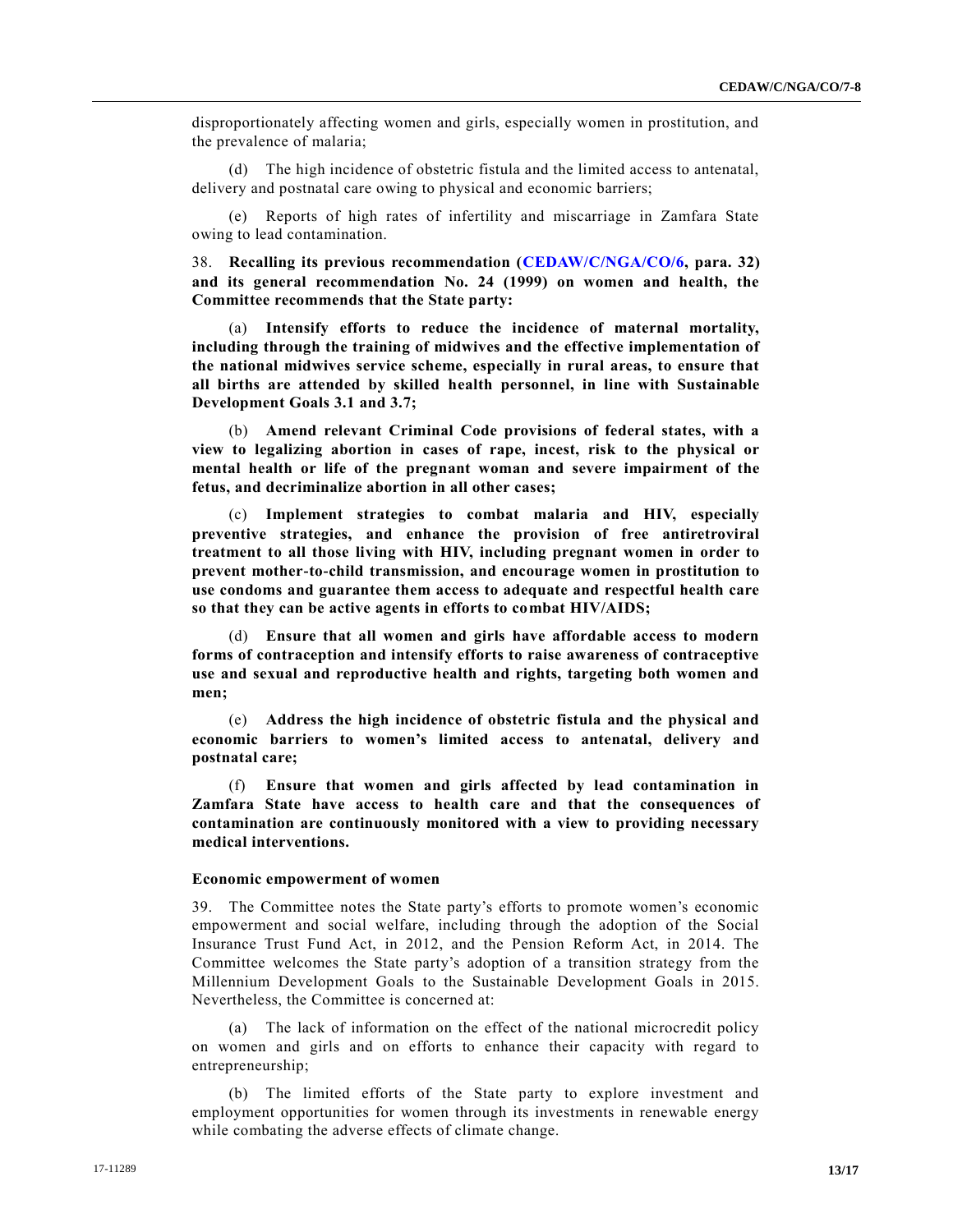40. **The Committee recommends that the State party:**

(a) **Provide detailed information in its next periodic report on the effect of the implementation of the national microcredit policy on women's access to loans and other forms of financial credit, as well as on efforts to enhance the capacity of women and girls with regard to entrepreneurship;** 

(b) **Explore investment and employment opportunities for women through investments in renewable energy while combating the adverse effects of climate change in the context of its efforts to implement Sustainable Development Goals 5, 7 and 13;**

(c) **Accord priority to the participation of women in its efforts to meet the targets of the 2030 Agenda for Sustainable Development.**

### **Rural women**

41. The Committee commends the State party on its efforts to improve the livelihoods of rural women through the implementation of various programmes to promote entrepreneurship, such as the Rural Finance Institution-building Programme and Agriculture Credit Guarantee Scheme Fund, and training programmes. The Committee is concerned, however, that:

(a) Rural women continue to face obstacles that prevent their full participation in decision-making processes and in the development of rural development policies;

(b) Women own less than 7.2 per cent of the total land mass in the State party and their land rights in rural areas are not guaranteed;

(c) Rural women continue to face physical, economic and other barriers in gaining access to health care, family planning services, education, employment and other basic services.

# 42. **The Committee recommends that the State party:**

(a) **Ensure the full participation of women in decision-making, including on rural development programmes and policies;**

(b) **Continue to expand women's access to microfinance and microcredit at low interest rates to enable them to engage in income-generating activities and to start their own businesses with a view to combating poverty among rural women and promoting rural women's advancement;**

(c) **Review the Land Use Act of 1990, the Land Administration Act of 1978 and related land laws and repeal any provisions that prevent women's access to land in order to ensure that rural women have access to land;**

(d) **Take measures to holistically address structural problems facing rural women so as to meet their needs in respect of health care, family planning services, education, employment and other basic services.**

#### **Disadvantaged groups of women**

43. The Committee notes with concern the multiple forms of discrimination that women and girls face in the State party. It is particularly concerned:

(a) That women and girls with disabilities face physical and economic barriers in various fields, especially in gaining access to health care, education and employment;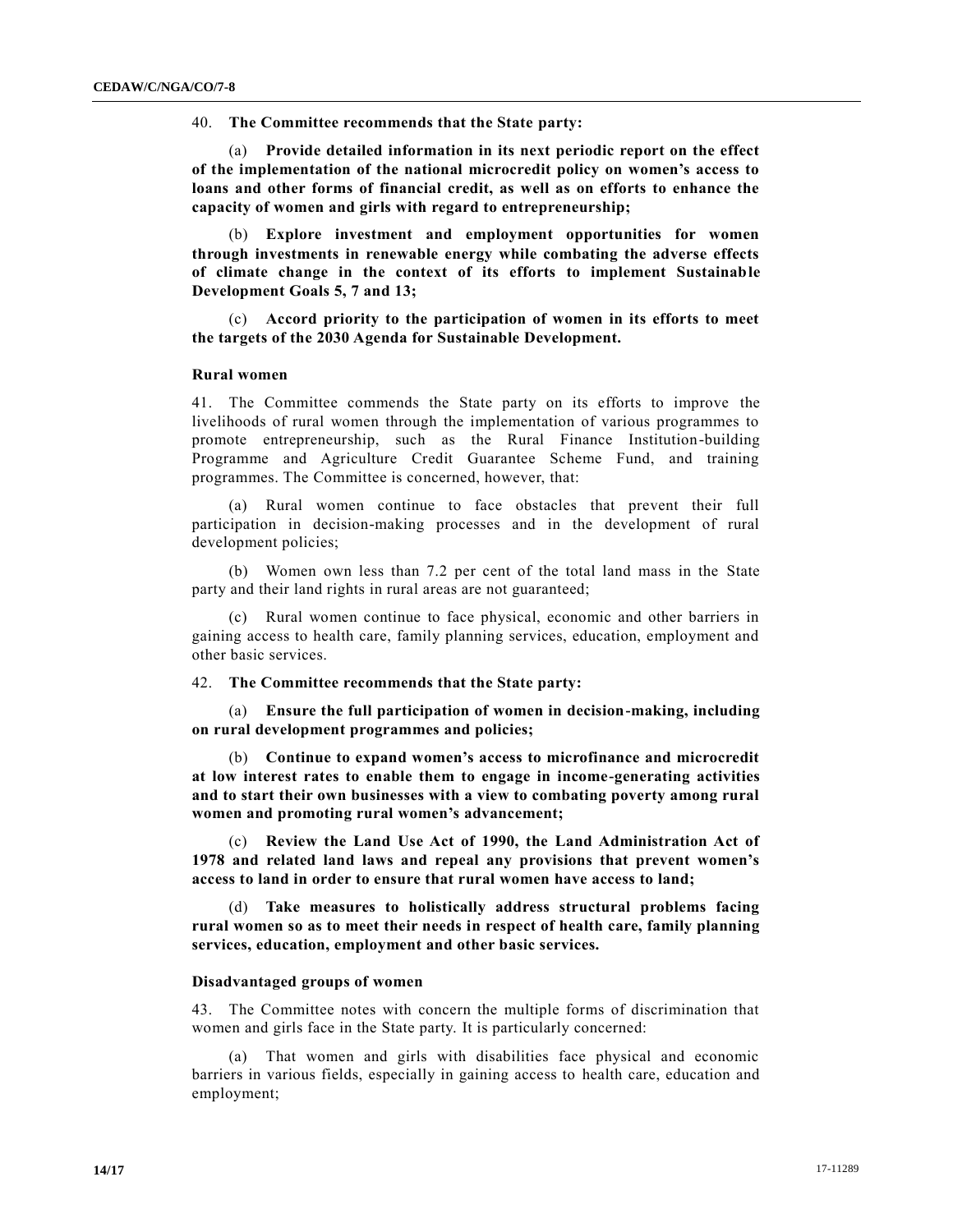(b) At the lack of information on the participation of displaced women and girls in recovery efforts and in addressing the root causes of displacement;

(c) That the draft national policy on internally displaced persons has not yet been adopted;

(d) At reports of intersecting discrimination and violence against women and girls caused by homophobia;

(e) At reports of overcrowding of women in places of deprivation of liberty, which is partly attributable to the excessive use of preventive detention.

44. **The Committee recommends that the State party:**

(a) **Intensify its efforts through existing and new innovative programmes that target women with disabilities in order to facilitate their access to health care, education and employment and to combat all forms of discrimination against them;**

(b) **Adopt mechanisms to ensure the effective participation of internally displaced women and girls in recovery efforts and in addressing the root causes of displacement;**

(c) **Expedite the adoption of the draft national policy on internally displaced persons and ensure that it integrates a gender perspective in addressing internal displacement;**

(d) **Take measures to address homophobia and protect affected women and girls;**

(e) **Improve women's conditions in all places of deprivation of liberty by addressing the problem of overcrowding in line with international standards, including the United Nations Rules for the Treatment of Women Prisoners and Non-custodial Measures for Women Offenders (the Bangkok Rules).** 

#### **Marriage and family relations**

45. The Committee notes the complexity of the various — and sometimes contradictory — statutory, customary and Islamic marital regimes in the State party, with their varied implications for women's legal capacity and in the regulation of marriage and divorce. It also takes note of the draft model customary law and Islamic law marriages/divorce registration law, which seeks to provide for the mandatory registration of all marriages within a state and is currently before the National Assembly. The Committee is concerned that:

(a) Although the Child Rights Act of 2003 sets the legal age of marriage at 18 years for both women and men, it is applicable only in a limited number of federal states and that, in some states, especially in the northern region, child marriage is prevalent;

(b) While sections 218 and 357 of the Criminal Code protect girls under 13 years of age from forced sexual intercourse, section 6 excludes its applicability to girls of the same age in customary law marriages;

(c) Inheritance rights are largely based on succession by men;

(d) No specific measures have been taken to eradicate polygamous relationships.

#### 46. **The Committee recommends that the State party:**

(a) **Ensure that the draft model customary law and Islamic law marriages/divorce registration law complies with the provisions of the**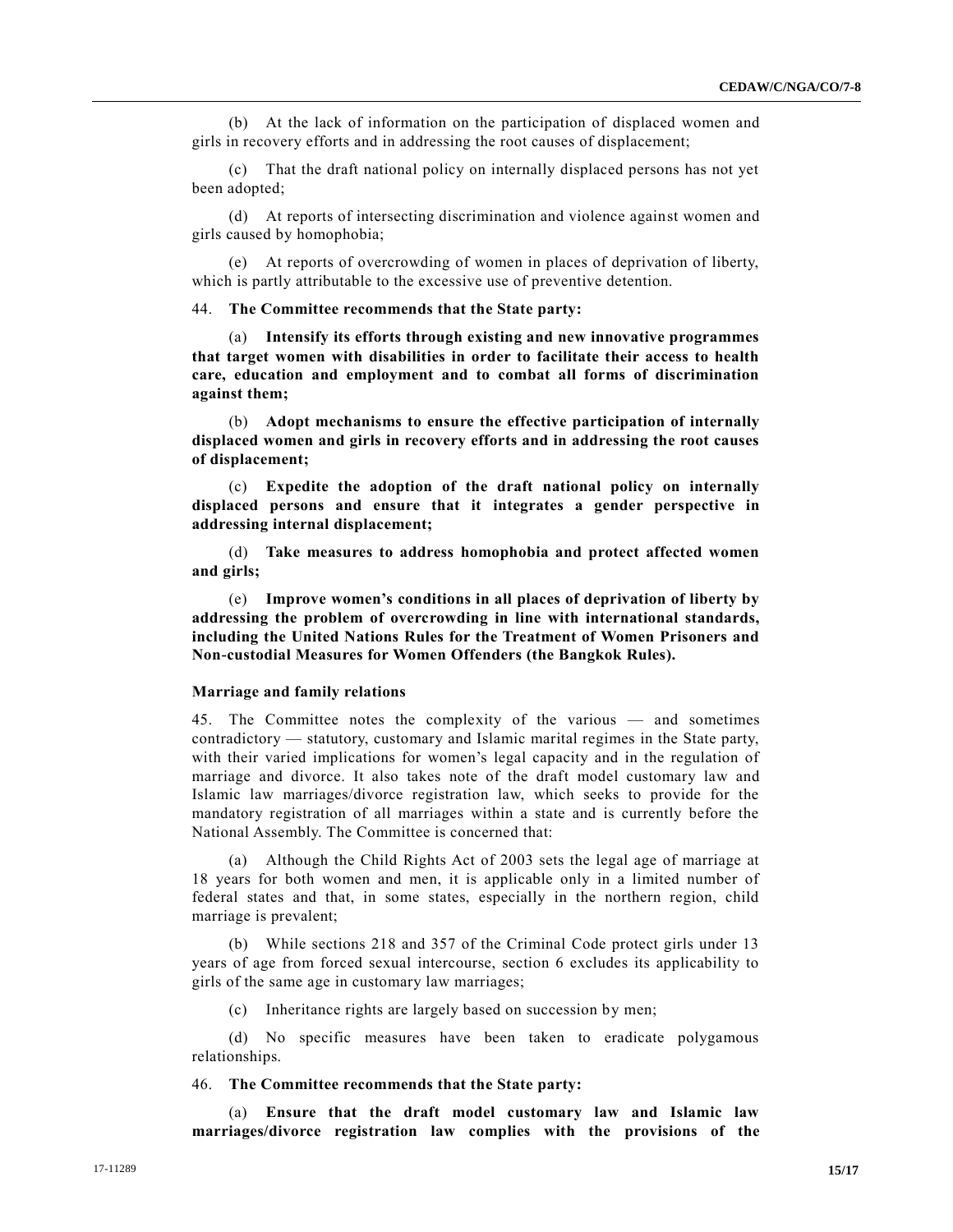**Convention and guarantee full legal capacity for all women with regard to marriage, custody and inheritance;**

(b) **Ensure that the Child Rights Act of 2003 is applicable throughout the State party and eradicate child marriage through awareness-raising efforts and by prosecuting and punishing perpetrators and accomplices;**

(c) **Repeal section 6 of the Criminal Code, as it legitimizes child marriage and rape by excluding the applicability of sections 218 and 357 of the Criminal Code, which protect girls under 13 years of age from forced sexual intercourse;**

(d) **Review the legal regimes governing inheritance under customary law and Islamic personal law to ensure that women's inheritance rights are in line with the Convention and effectively enforced and that women are fully informed about the changes in the law;**

(e) **Eradicate polygamy through the use of awareness-raising campaigns and education, which should, among other things, focus on the harmful effects of this practice and fully involve religious, traditional and local government leaders.**

**Amendment to article 20 (1) of the Convention** 

47. **The Committee encourages the State party to accept, as soon as possible, the amendment to article 20 (1) of the Convention concerning the meeting time of the Committee.**

**Beijing Declaration and Platform for Action** 

48. **The Committee calls upon the State party to use the Beijing Declaration and Platform for Action in its efforts to implement the provisions of the Convention.**

# **2030 Agenda for Sustainable Development**

49. **The Committee calls for the realization of substantive gender equality, in accordance with the provisions of the Convention, throughout the process of implementation of the 2030 Agenda for Sustainable Development.**

# **Dissemination**

50. **The Committee requests the State party to ensure the timely dissemination of the present concluding observations, in the official language of the State party, to the relevant State institutions at all levels (national, regional and local), in particular to the Government, the ministries, the parliament and the judiciary, to enable their full implementation.**

#### **Technical assistance**

51. **The Committee recommends that the State party link the implementation of the Convention to its development efforts and that it avail itself of regional or international technical assistance in this respect.**